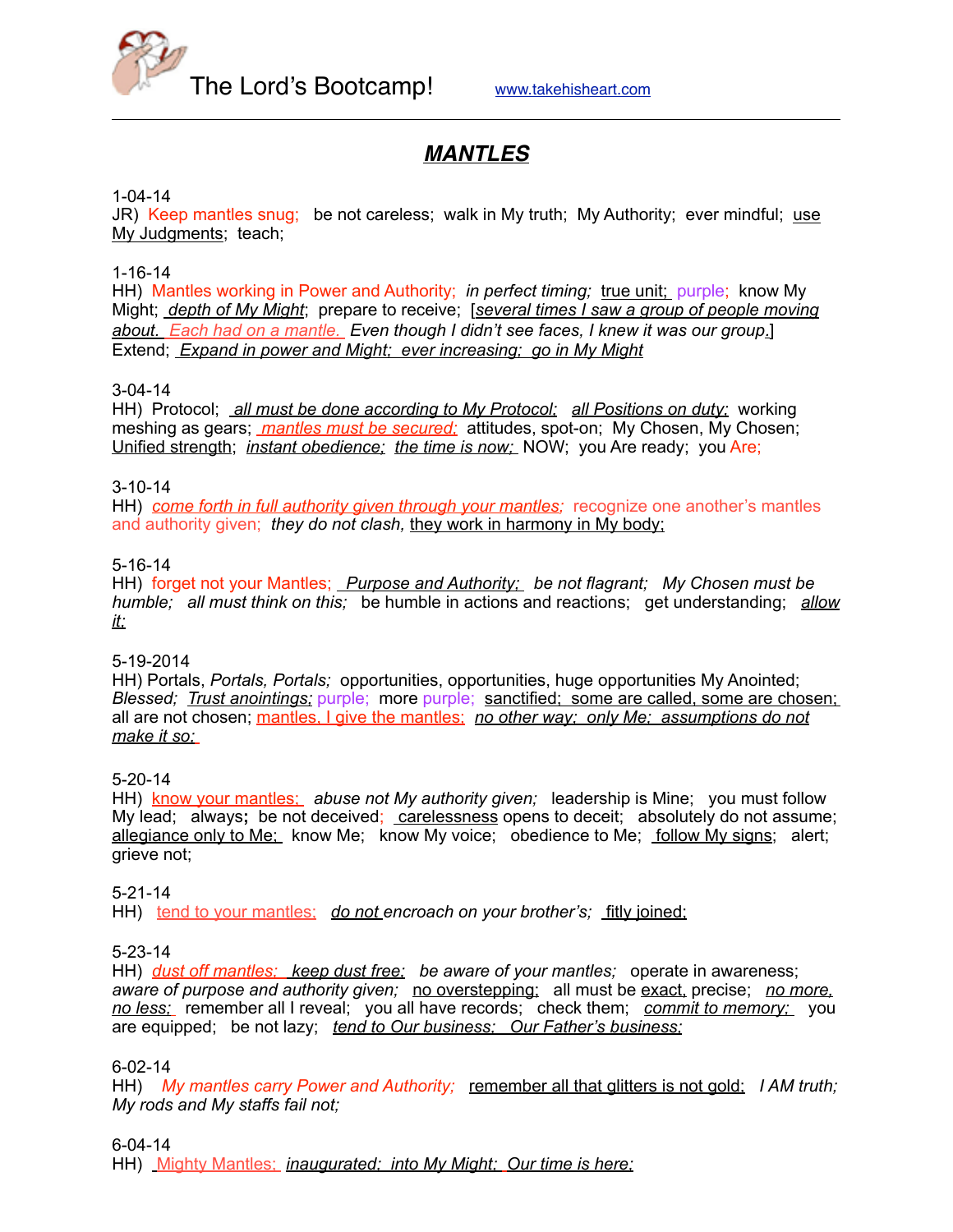7-21-14

HP) monumental task; knowledge and understanding required; incoming,**mantles** receive; *what seems black is not; masked; for this time;* no dismay; receive; paramount adjustment; *feet planted, My soil; rich humus;* ready

HH) *II lifted silence. I then saw red with a black spot in the center that soon faded away.*] now; We're ready; *allow My Red to surround, penetrate, usurp you;* feel My heat; [I could feel His heat all around me.] be it ever so; *wherever you are, wherever you go;* be it a sign, I AM with you; on up, work to do; [I took my silence on up to Him. After a bit *my hands came together and then rested on top of my head*.] bring it together; *higher and deeper levels;* must be so; *mantles working together;* each *imparts; all significant; <u>forgive</u>, forget, forgive, forget; on* and on; activate what I've given;

#### 7-23-14

L) Proceed; enter with Me; before Our Father; New Mantle, New Work; [ purple] I, your Father, have spoken; [*I saw a white mantle being placed on me.*] your desires are being met HP) IAs I thanked Him, I could feel the new mantle on my back.] now, walk in Holiness with Me; yes, with Me; you are My connection; *continue to allow Me; so others may join; careful whom you touch;* remember touch whomever I say

#### 9-09-14

HH) shuck off unholy garments; DR; allow My mantles to cover;

#### 9-23-2014

HH) your mantles are specially made; each with My purpose for you; *encroach not on one another; dangerous, dangerous;* life threatening dangerous; operate within boundaries I've given;desire not what I've given to others; *yes, what I have given you each is perfect for you each; covet not;* lest what has been given you be taken from you; stay within My boundaries; each must;

HH) My little giant; be assured; I am with you in all you do; all; *make it white; yes, I call you worthy; I chose you for your special position; there are many who could be watchmen; your position has special qualifications; your final mantle is all encompassing for good reason; reasons you are not yet aware of; know I am in control; completely trust Me; your mantle is heavy with responsibilities; ones for which I have chosen you; I trust you; now, be aware of Me; My presence;*

# 6-14-15

HH) mantles; remember your mantles; purpose for each; forget not; *use the authority given by each; abuse not;* abuse not one another; allow Me with your Praises; go forth with Praise in you mouths;

# 9-13-15

HH) all mantles in place; understand; operate, function according to mantles, positions I have given; *each filled with purpose only each can fulfill;* keep jealously out; totally, instantly O U T; it has no good purpose; none; block it, block it, block it; I have spoken; you have written; see to it

# 11-23-15

HH) the mantle you have is so I can ask anything of you; understand; realize, Child, you have unusual abilities; you are being equipped for even more; (I saw something being put on my right hand.) protection for your hand as it strengthens in Power; yes, it is so; *authority comes with it;* remember, by Our right hands; share not yet; yes, Child, there is more soon; struggle not; now, receive My blessing; *you are right to close your eyes; Our communication is different; receive no condemnation nor give it;*